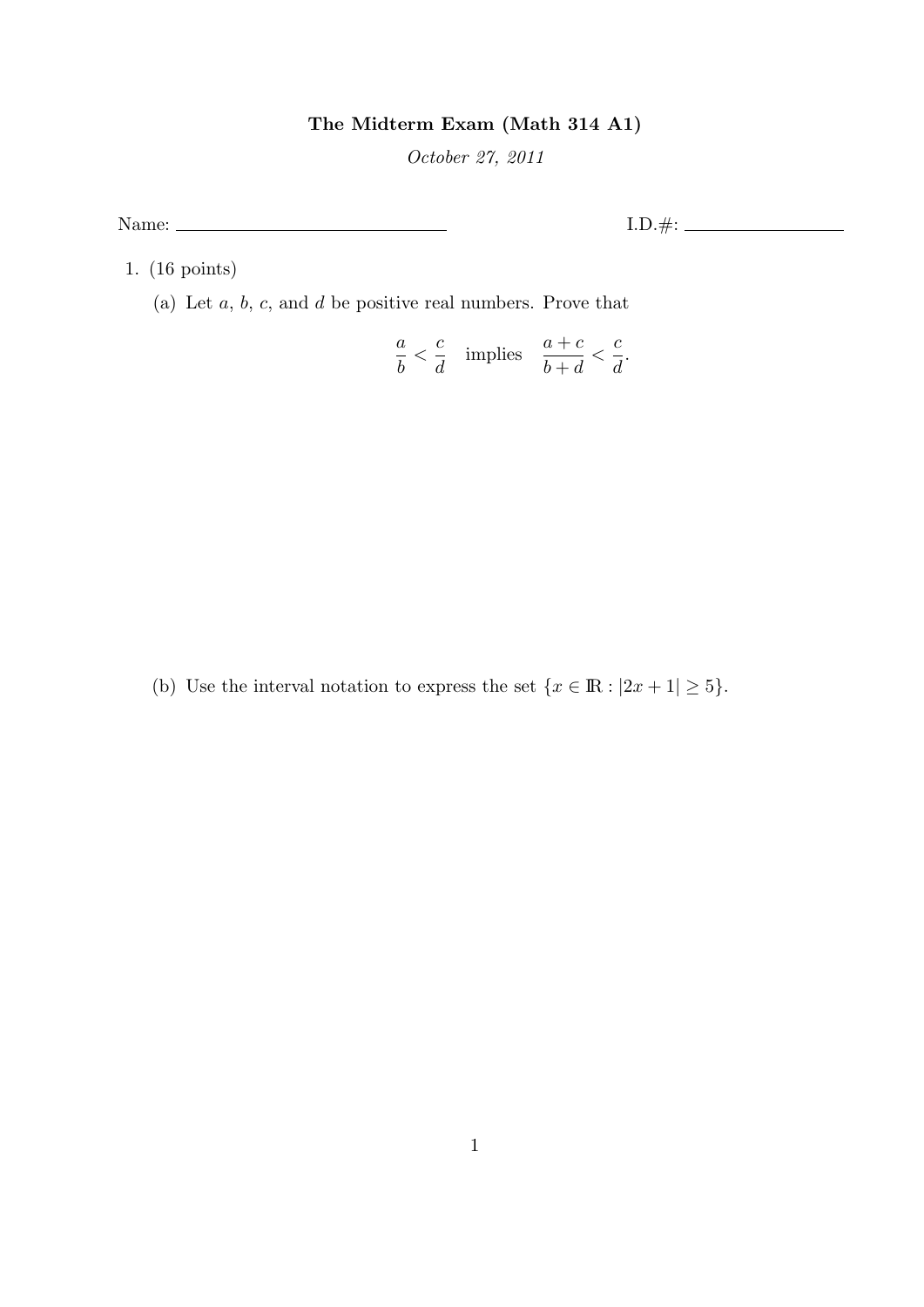## 2. (16 points)

(a) Let  $E := \{(-1)^n + (2/3)^{n-1} : n \in \mathbb{N}\}\.$  Find max E, sup E, min E, and inf E. Justify your answer.

(b) Let A be a bounded nonempty subset of  $\mathbb{R}$ , and let  $B := \{2x : x \in A\}$ . Prove

$$
\sup B = 2(\sup A).
$$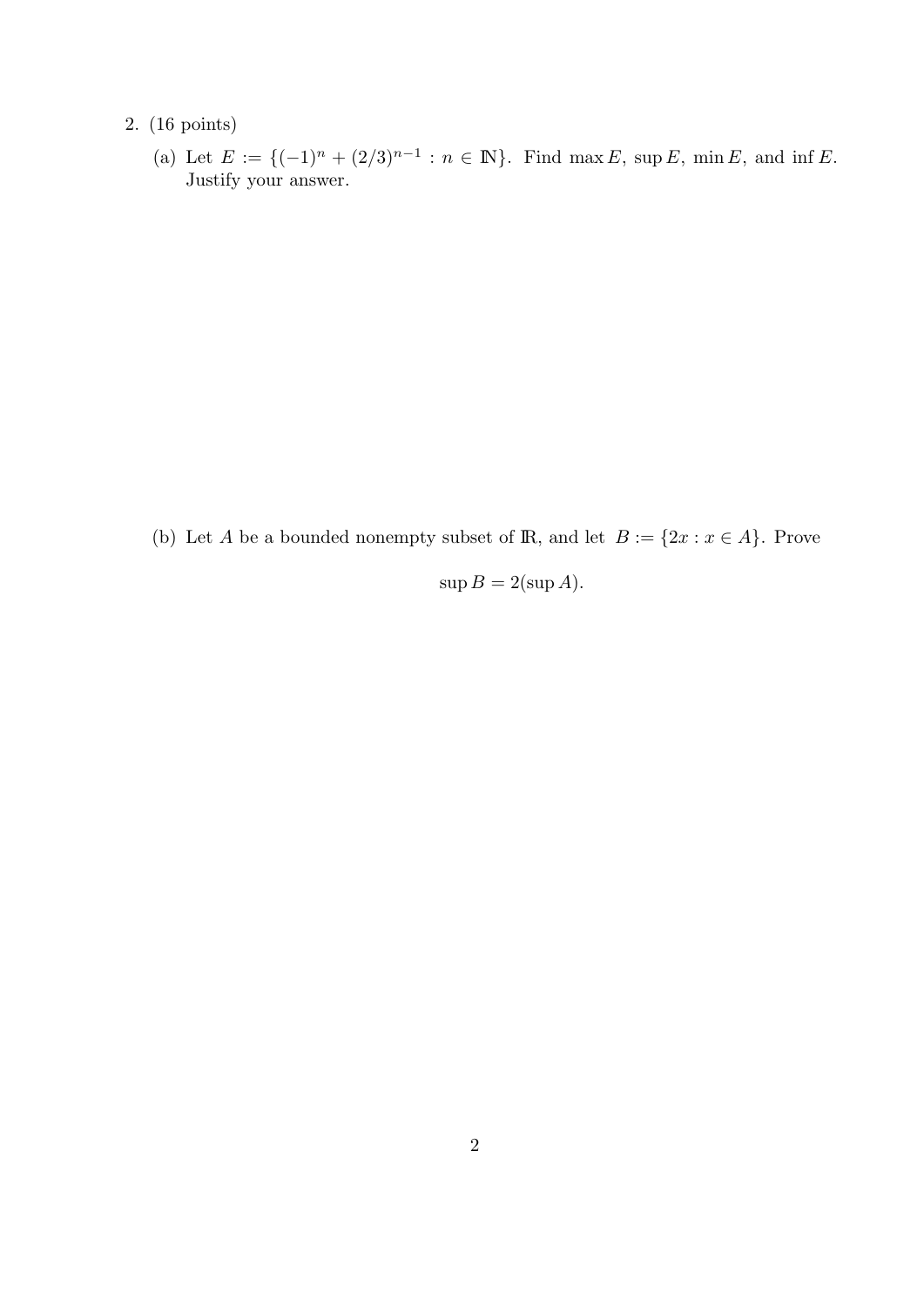3. (18 points) Find the following limits.

(a) 
$$
\lim_{n \to \infty} [\sqrt{n^2 + 2n} - (n+1)].
$$

(b) 
$$
\lim_{x \to 2} \frac{x^2 - 5x + 6}{x^2 - 4}.
$$

(c) For  $n = 1, 2, \ldots$ , let  $s_n := a + ar + ar^2 + \cdots + ar^{n-1}$ , where  $-1 < r < 1$ . Find  $\lim_{n\to\infty} s_n$ .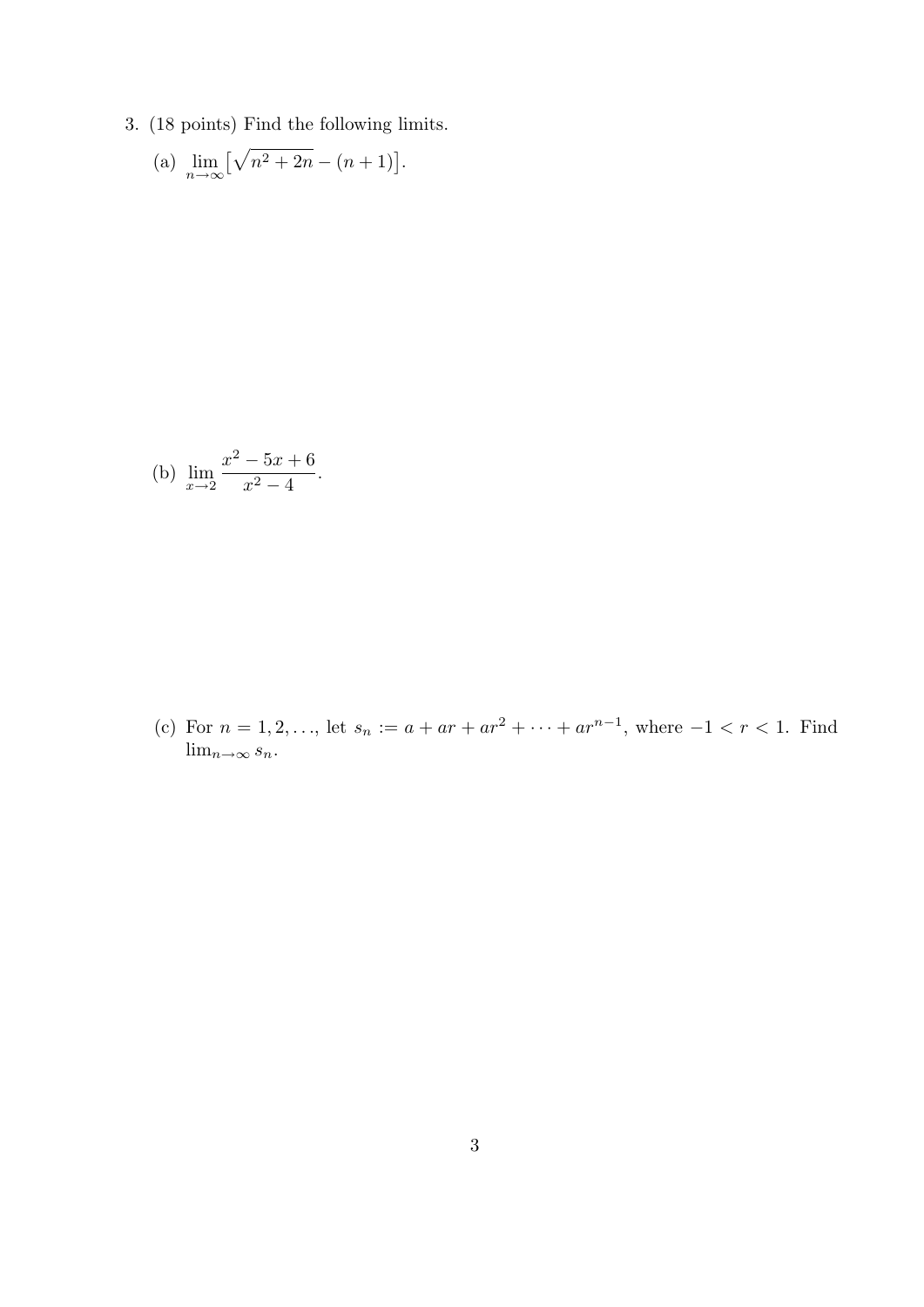4. (18 points) Let  $a_1 := 2$  and set

$$
a_{n+1} := \frac{3a_n+1}{5}, \quad n = 1, 2, \dots.
$$

(a) Use mathematical induction to prove that  $a_n > 0$  for all  $n \in \mathbb{N}$ .

(b) Use mathematical induction to show that  $a_{n+1} < a_n$  for all  $n \in \mathbb{N}$ .

(c) As a bounded decreasing sequence,  $(a_n)_{n=1,2,...}$  converges. Find  $\lim_{n\to\infty} a_n$ .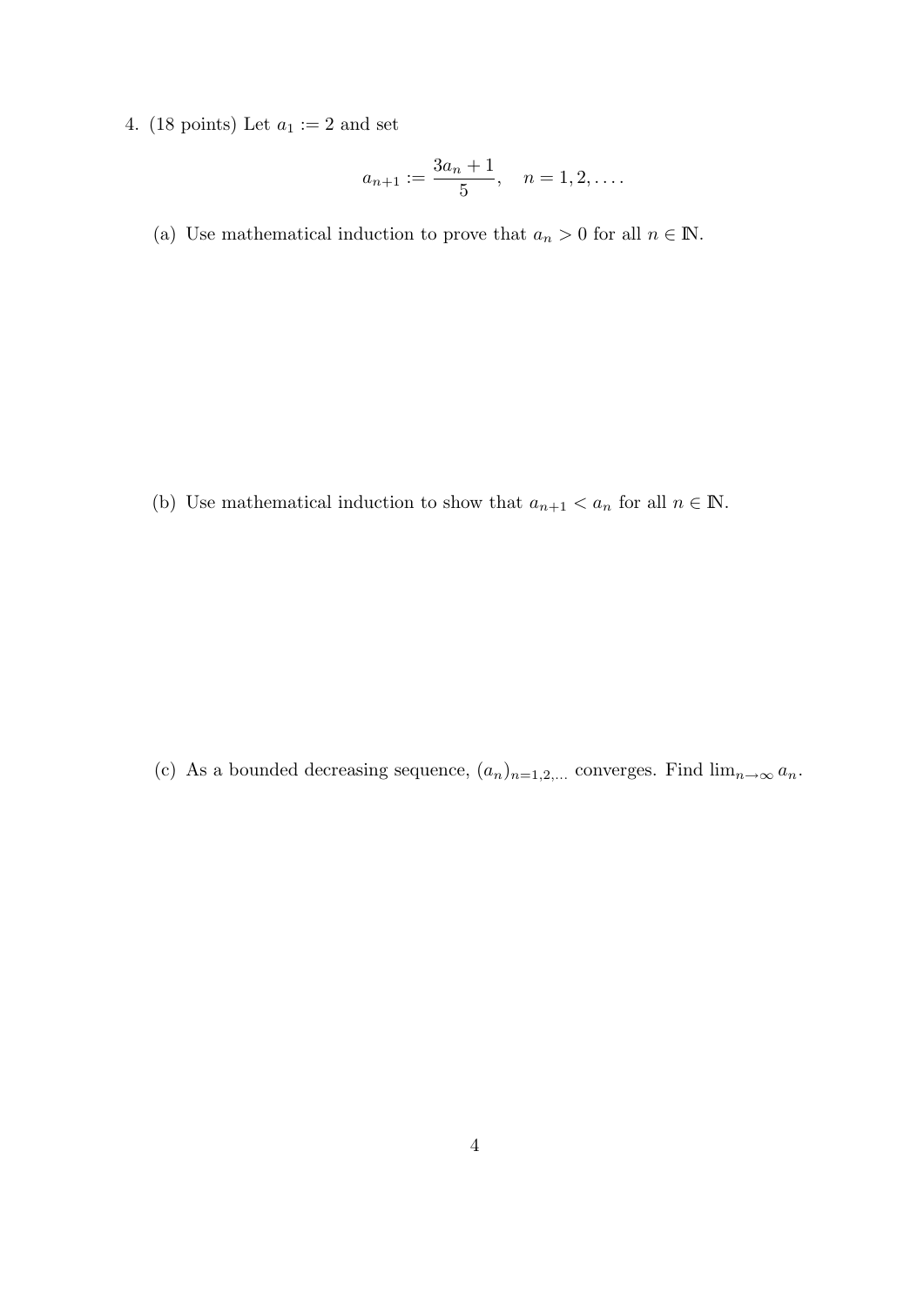## 5. (16 points)

(a) Let

$$
b_n := [1 - (-1)^n]n + \frac{50}{n}, \quad n \in \mathbb{N}.
$$

Find an increasing subsequence of  $(b_n)_{n=1,2,...}$ . Also, find a convergent subsequence of  $(b_n)_{n=1,2,...}$ .

(b) Let  $(x_n)_{n=1,2,...}$  be a sequence of real numbers. Suppose that

$$
|x_{n+1} - x_n| \le \frac{1}{n(n+1)} = \frac{1}{n} - \frac{1}{n+1} \quad \forall n \in \mathbb{N}.
$$

Show that  $(x_n)_{n=1,2,...}$  is a Cauchy sequence.